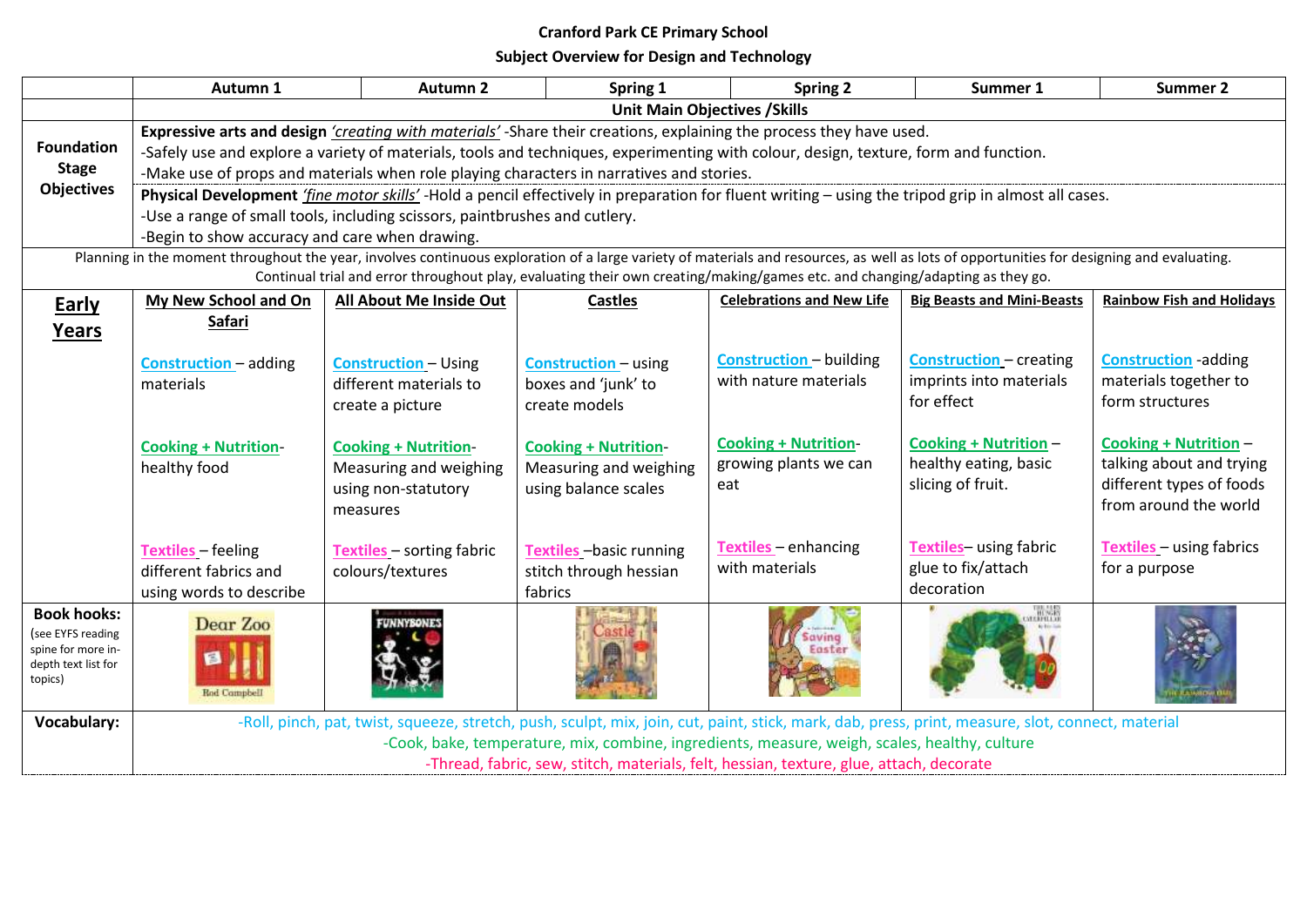## **Cranford Park CE Primary School Subject Overview for Design and Technology**

| Year 1             |  | <b>Construction</b>        | Cooking + Nutr.                                                                | <b>Textiles</b>               |
|--------------------|--|----------------------------|--------------------------------------------------------------------------------|-------------------------------|
|                    |  | Joining Techniques lunch   | Which part of the plant                                                        | <b>Running Stitch + Laced</b> |
|                    |  | box                        | are we eating?                                                                 | <b>Running Stitch</b>         |
|                    |  |                            | 'roasted vegetables'                                                           | 'peg-doll storage bag'        |
|                    |  | Design and make a lunch    |                                                                                |                               |
|                    |  | box suitable to hold       | Design and make a                                                              | Design and make a bag         |
|                    |  | food.                      | healthy dinner                                                                 | suitable for storage of       |
|                    |  |                            |                                                                                | delicate toys.                |
|                    |  |                            |                                                                                |                               |
| Links back:        |  | Yr R- junk modelling       | Yr R- healthy snacks,                                                          | Yr R- Hessian sewing          |
|                    |  |                            | fruit kebabs                                                                   |                               |
| <b>Links</b>       |  | Yr 3- levers and linkages  | Yr 2- healthy dip                                                              | Yr 2- attaching               |
| forward:           |  |                            | Yr 3- healthy sandwich                                                         | decoration                    |
|                    |  |                            | Yr 4- fruit salad                                                              | Yr 3- joining fabrics         |
|                    |  |                            |                                                                                | Yr 5-3D product making        |
| <b>Possible</b>    |  | The Lighthouse Keeper's    | <b>Oliver's Vegetables by</b>                                                  | Lost in the Toy Museum        |
| book hooks:        |  | Lunch by Ronda & David     | Vivian French                                                                  | by David Lucas                |
|                    |  | Armitage                   |                                                                                | Owen by Kevin Henkes          |
| <b>Skills</b>      |  | Strength, join, construct, | Nutrient, healthy,                                                             | Sew, stitch, thread,          |
| <b>Vocabulary:</b> |  | tools, cut, shape,         | balanced diet,                                                                 | cotton, needle, fabric,       |
|                    |  | materials, stable,         | ingredients, tasting,                                                          | stick, decorate, running      |
|                    |  | strength,                  | chop, slice, plants, fruit,                                                    | stitch, laced running         |
|                    |  |                            | vegetables, bridge and                                                         | stitch                        |
|                    |  |                            | claw technique, safely,                                                        |                               |
|                    |  |                            | grown, underground,                                                            |                               |
|                    |  |                            | evaluate, fruit and                                                            |                               |
|                    |  |                            | vegetable names, roast                                                         |                               |
| Design,            |  |                            |                                                                                |                               |
| make &             |  |                            | Planning, investigating, design, make, user, purpose, evaluate, ideas, product |                               |
| evaluate           |  |                            |                                                                                |                               |
| vocabulary:        |  |                            |                                                                                |                               |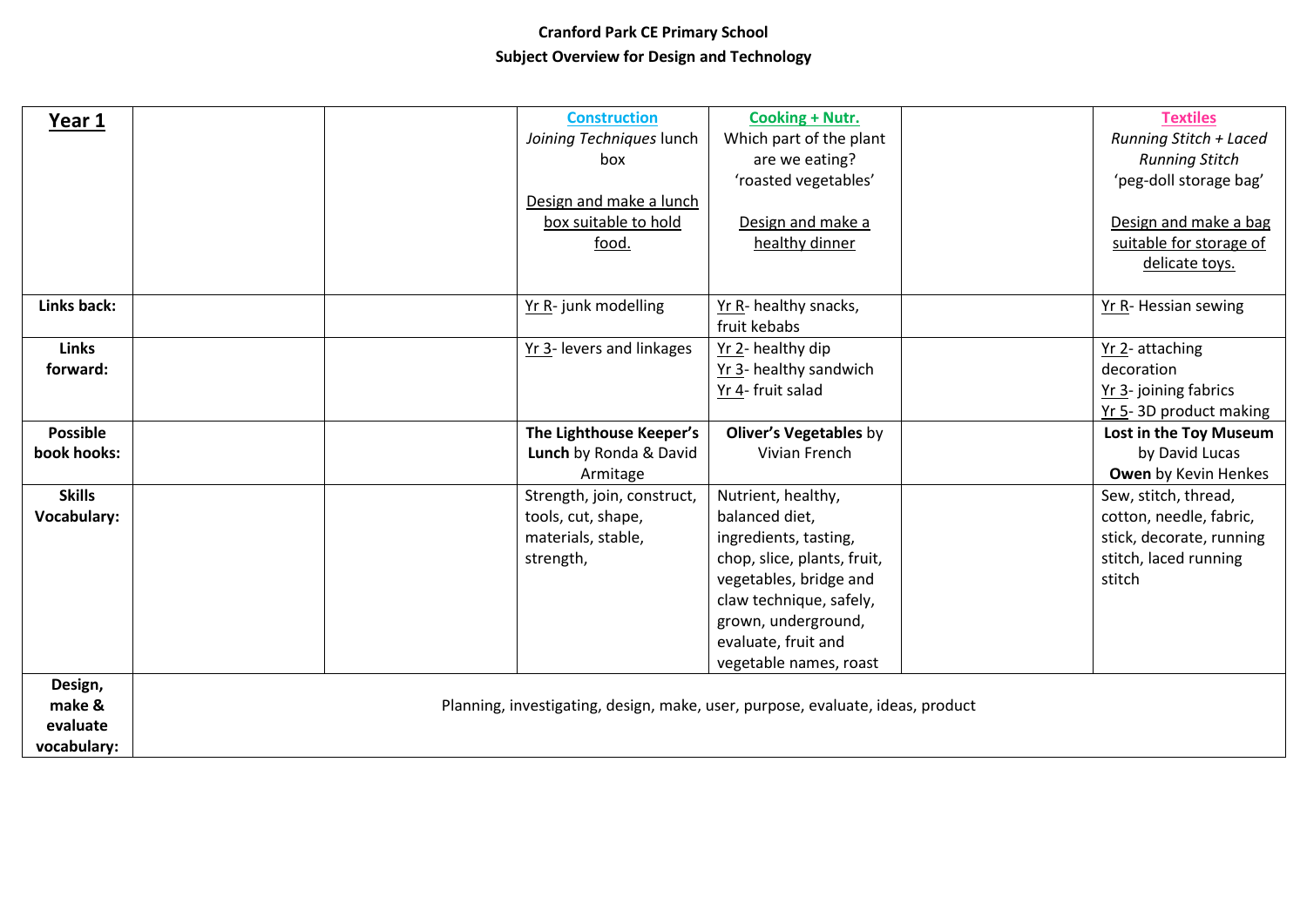| Year 2             | <b>Construction</b>            | <b>Cooking + Nutr.</b>      |                                                                                                                                   | <b>Textiles</b>           |
|--------------------|--------------------------------|-----------------------------|-----------------------------------------------------------------------------------------------------------------------------------|---------------------------|
|                    | Wheels and Axels 'Moon         | <b>Mixing Ingredients</b>   |                                                                                                                                   | Attaching decoration by   |
|                    | Buggy'                         | 'Dips and Dippers'          |                                                                                                                                   | sewing                    |
|                    |                                |                             |                                                                                                                                   | 'Fabric Nurse Face'       |
|                    | Design and make a              | Design and make a           |                                                                                                                                   | Design and make a fabric  |
|                    | wheeled vehicle.               | healthy 'dip'               |                                                                                                                                   | face                      |
| Links back:        |                                | Yr R- healthy snacks,       |                                                                                                                                   | Yr R- Hessian sewing      |
|                    |                                | fruit kebabs                |                                                                                                                                   | Yr 1- running stich/laced |
|                    |                                | Yr 1- eating parts of the   |                                                                                                                                   |                           |
|                    |                                | plant                       |                                                                                                                                   |                           |
| <b>Links</b>       | Yr 4- building structures      | Yr 3- healthy sandwich      |                                                                                                                                   | Yr 3- joining fabrics     |
| forward:           | $Yr$ 5- cams                   | Yr 4- fruit salad           |                                                                                                                                   | Yr 5-3D product making    |
|                    | Yr 6- buggies                  |                             |                                                                                                                                   |                           |
| <b>Possible</b>    | <b>Curiosity Mars Rover by</b> | <b>TeaTime For Pirates!</b> |                                                                                                                                   | The Paper Dolls by Julia  |
| book hooks:        | <b>Markus Motum</b>            | Skullabones Island by       |                                                                                                                                   | Donaldson & Rebecca Cobb  |
|                    | <b>Tom's Magnificent</b>       | <b>Richard Dungworth</b>    |                                                                                                                                   | I Had a Favorite Dress by |
|                    | Machine by Linda Sarah &       |                             |                                                                                                                                   | <b>Bonnie Ashburn</b>     |
|                    | <b>Ben Mantle</b>              |                             |                                                                                                                                   |                           |
| <b>Vocabulary:</b> | Wheels, axel, machine,         | Nutritious, dips, senses,   |                                                                                                                                   | Joining and finishing     |
| (built upon        | rotate, fixed, rod, revolve,   | taste, texture, smell,      |                                                                                                                                   | techniques,               |
| previous           | chassis, template, mark        | appearance, hygiene,        |                                                                                                                                   | tools, fabrics and        |
| years vocab)       | out, pattern pieces, dowel,    | combination, layered,       |                                                                                                                                   | components, template,     |
|                    | tubes, cotton reels            | blended, marbled, fork      |                                                                                                                                   | pattern pieces, mark out, |
|                    |                                | secure cutting technique    |                                                                                                                                   | finish                    |
| Design, make       |                                |                             |                                                                                                                                   |                           |
| & evaluate         |                                |                             | Planning, investigating, research, design, make, user, purpose, evaluate, ideas, product, function, design criteria, design brief |                           |
| vocabulary:        |                                |                             |                                                                                                                                   |                           |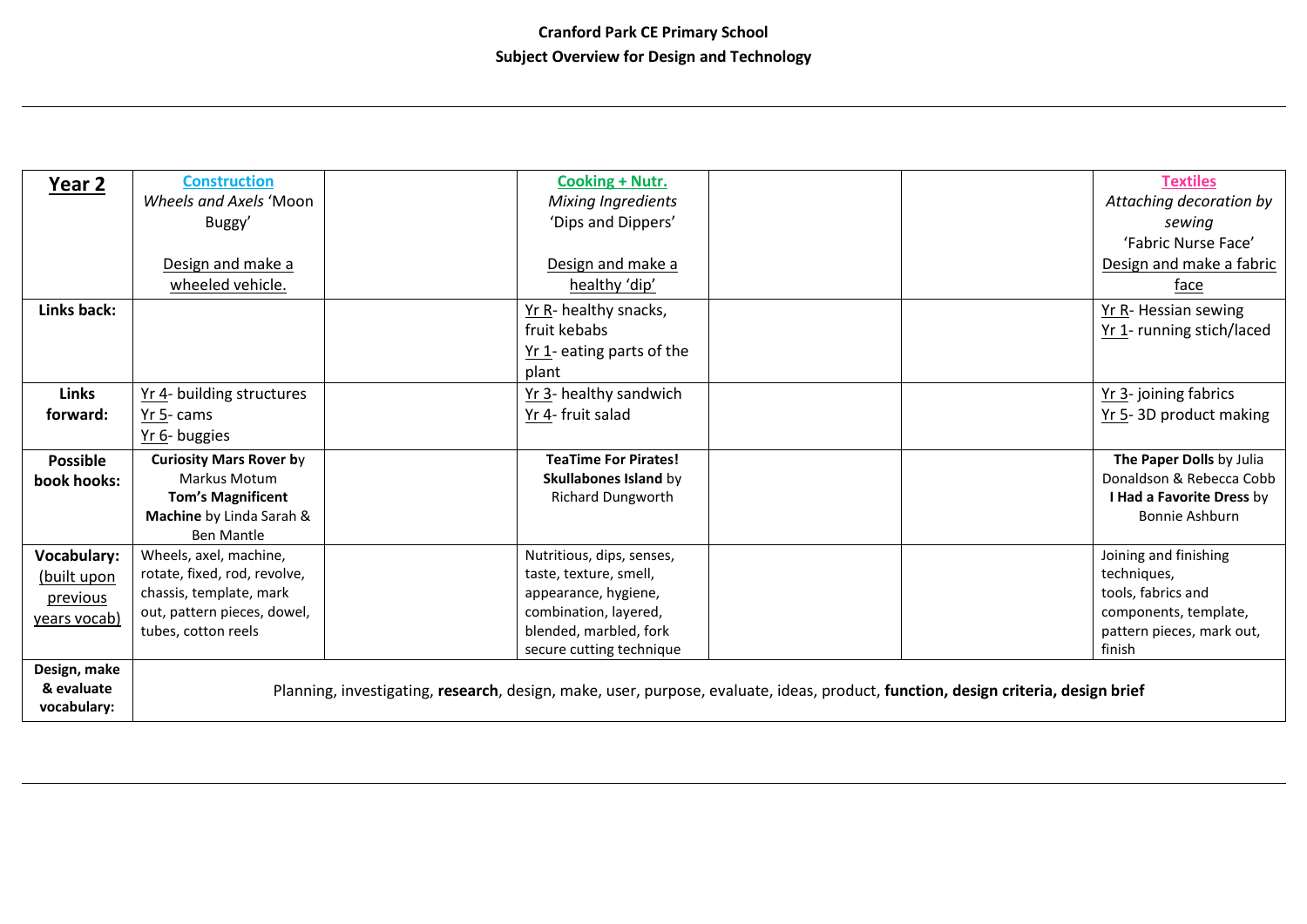## **Cranford Park CE Primary School Subject Overview for Design and Technology**

| Year 3             | Cooking + Nutr.                 | <b>Textiles</b>                 |                                                     |                                                                                                                                                                      | <b>Construction</b>                                   |
|--------------------|---------------------------------|---------------------------------|-----------------------------------------------------|----------------------------------------------------------------------------------------------------------------------------------------------------------------------|-------------------------------------------------------|
|                    | Sandwich making with            | Joining fabrics + blanket       |                                                     |                                                                                                                                                                      | <b>Sheet Materials</b>                                |
|                    | Warburtons                      | stitch                          |                                                     |                                                                                                                                                                      | 'Levers and Linkages'                                 |
|                    | Design and make a               | 'Puppet Show'                   |                                                     |                                                                                                                                                                      |                                                       |
|                    | healthy sandwich                |                                 |                                                     |                                                                                                                                                                      | Design and make a                                     |
|                    | <b>Construction + Nutr.</b>     | Design and make a glove         |                                                     |                                                                                                                                                                      | mechanical poster                                     |
|                    | (dietary info. net making)      | puppet.                         |                                                     |                                                                                                                                                                      |                                                       |
|                    | 'Sandwich Packaging'            |                                 |                                                     |                                                                                                                                                                      |                                                       |
|                    | and create packaging            |                                 |                                                     |                                                                                                                                                                      |                                                       |
| Links back:        | Yr R- healthy snacks, fruit     | Yr R- Hessian sewing            |                                                     |                                                                                                                                                                      | Yr R- junk modelling                                  |
|                    | kebabs                          | Yr 1- running stich/laced       |                                                     |                                                                                                                                                                      | Yr 1- joining techniques                              |
|                    | Yr 1- eating parts of the plant | Yr 2- attaching decoration      |                                                     |                                                                                                                                                                      |                                                       |
|                    | Yr 2- mixing ingredients        |                                 |                                                     |                                                                                                                                                                      |                                                       |
| <b>Links</b>       | Yr 4- fruit salad               | Yr 5-3D product making          |                                                     |                                                                                                                                                                      |                                                       |
| forward:           |                                 |                                 |                                                     |                                                                                                                                                                      |                                                       |
|                    |                                 |                                 |                                                     |                                                                                                                                                                      |                                                       |
| <b>Possible</b>    | Carla's Sandwich by             | <b>Bruno the Tailor by Lars</b> |                                                     |                                                                                                                                                                      | Explore Jane Wolfe 'lever'                            |
| book hooks:        | Debbie Herman and               | Klinting                        |                                                     |                                                                                                                                                                      | board books.                                          |
|                    | Sheila Bailey                   |                                 |                                                     |                                                                                                                                                                      | Who lives here? Who says<br>moo? Who's in here? Who's |
|                    |                                 |                                 |                                                     |                                                                                                                                                                      | on the farm? Who are you?                             |
|                    |                                 |                                 |                                                     |                                                                                                                                                                      |                                                       |
|                    |                                 |                                 |                                                     |                                                                                                                                                                      | Peppa Pig 'Recycling Fun'                             |
|                    |                                 |                                 |                                                     |                                                                                                                                                                      | Ladybird                                              |
| <b>Vocabulary:</b> | Packaging, net,                 | Seam allowance, seam,           |                                                     |                                                                                                                                                                      | Recycle, mechanism,                                   |
| (built upon        | information, varied diet,       | prototype, secure,              |                                                     |                                                                                                                                                                      | mechanical system,                                    |
| previous           | dietary information,            | features, blanket stitch,       |                                                     |                                                                                                                                                                      | moving, lever, linkage, slot,                         |
| years vocab)       | ingredients list, combine,      | over stitch                     |                                                     |                                                                                                                                                                      | pivot, input, output,                                 |
|                    | spreading, preference           |                                 |                                                     |                                                                                                                                                                      | generate, loose/fixed pivot,                          |
|                    |                                 |                                 |                                                     |                                                                                                                                                                      | guide/bridge, system,                                 |
|                    |                                 |                                 |                                                     |                                                                                                                                                                      | accuracy                                              |
| Design,            |                                 |                                 |                                                     |                                                                                                                                                                      |                                                       |
| make &             |                                 |                                 |                                                     | Planning, investigating, research, design, make, user, purpose, evaluate, ideas, product, function, design criteria, design brief, model, appealing, label, drawing, |                                                       |
| evaluate           |                                 |                                 | prototype, annotated sketch, functional, innovative |                                                                                                                                                                      |                                                       |
| vocabulary:        |                                 |                                 |                                                     |                                                                                                                                                                      |                                                       |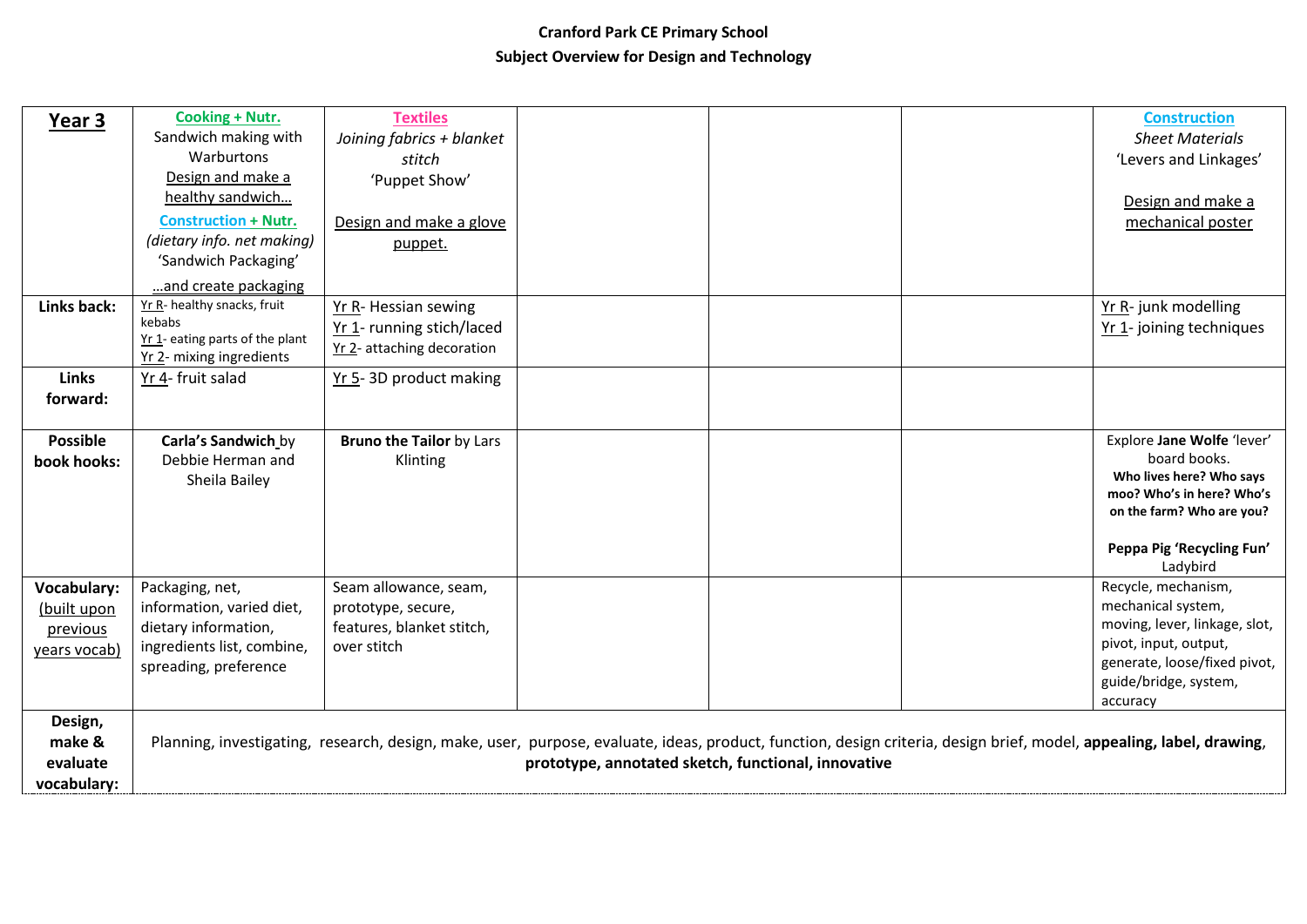## **Cranford Park CE Primary School Subject Overview for Design and Technology**

|                           | <b>Construction</b>         | <b>Textiles</b>              |                                                                                                                                                                    | <b>Cooking + Nutr.</b>          |
|---------------------------|-----------------------------|------------------------------|--------------------------------------------------------------------------------------------------------------------------------------------------------------------|---------------------------------|
| Year 4                    |                             | Create pattern by            |                                                                                                                                                                    | <b>Budget and Buy</b>           |
|                           | <b>Building structures</b>  |                              |                                                                                                                                                                    |                                 |
|                           | Incorporating electricity   | stitching                    |                                                                                                                                                                    | cutting/peeling fruit           |
|                           | 'Torches'                   | 'Patterned Felt Saxon        |                                                                                                                                                                    | 'Fruit Salad'                   |
|                           |                             | Broach'                      |                                                                                                                                                                    |                                 |
|                           | Design and make a 3D        |                              |                                                                                                                                                                    | Design and make a               |
|                           | structure incorporating a   | Design and make a            |                                                                                                                                                                    | healthy pudding.                |
|                           | circuit.                    | stitched pattern on felt,    |                                                                                                                                                                    |                                 |
|                           |                             | with a fastening to          |                                                                                                                                                                    |                                 |
|                           |                             | attach.                      |                                                                                                                                                                    |                                 |
| Links back:               | Yr 2- wheels and axels      | Yr R,1,2,3- stitches learnt  |                                                                                                                                                                    | Yr R- healthy snacks, fruit     |
|                           |                             |                              |                                                                                                                                                                    | kebabs                          |
|                           |                             |                              |                                                                                                                                                                    | Yr 1- eating parts of the plant |
| <b>Links</b>              | Yr 5-cams                   | Yr 6- embroidery             |                                                                                                                                                                    | Yr 2- mixing ingredients        |
| forward:                  | Yr 6- buggies               |                              |                                                                                                                                                                    |                                 |
| <b>Possible</b>           |                             |                              |                                                                                                                                                                    |                                 |
|                           |                             |                              |                                                                                                                                                                    |                                 |
| book hooks:               | <b>Edison</b> by Torben     | Pockets by Jennifer          |                                                                                                                                                                    | Oliver's Fruit Salad by         |
|                           | Kuhlmann                    | Armstrong                    |                                                                                                                                                                    | Vivian French                   |
|                           |                             |                              |                                                                                                                                                                    |                                 |
| <b>Vocabulary:</b>        |                             |                              |                                                                                                                                                                    |                                 |
| (built upon               | Series circuit, fault,      | Names of fabrics, fastening, |                                                                                                                                                                    | Seasonality, analyse,           |
| previous                  | connection, toggle switch,  | compartment, button,         |                                                                                                                                                                    | reared, caught, processed,      |
|                           | push-to-make switch, push-  | structure, finishing         |                                                                                                                                                                    | fresh, grown, frozen,           |
| years vocab)              | to-break switch, battery,   | technique, strength,         |                                                                                                                                                                    | tinned, harvested               |
|                           | battery holder, bulb, light | weakness,                    |                                                                                                                                                                    | healthy/varied diet             |
|                           | emitting diode (LED), bulb  | stiffening, applique         |                                                                                                                                                                    |                                 |
|                           | holder, wire, insulator,    |                              |                                                                                                                                                                    |                                 |
|                           | conductor, crocodile clip,  |                              |                                                                                                                                                                    |                                 |
|                           | control,                    |                              |                                                                                                                                                                    |                                 |
|                           |                             |                              |                                                                                                                                                                    |                                 |
| Design, make              |                             |                              | Planning, investigating, research, design, make, user, purpose, evaluate, ideas, product, function, model, appealing, label, drawing, prototype, annotated sketch, |                                 |
| & evaluate<br>vocabulary: |                             |                              | functional, innovative, design criteria, design brief, sensory evaluations                                                                                         |                                 |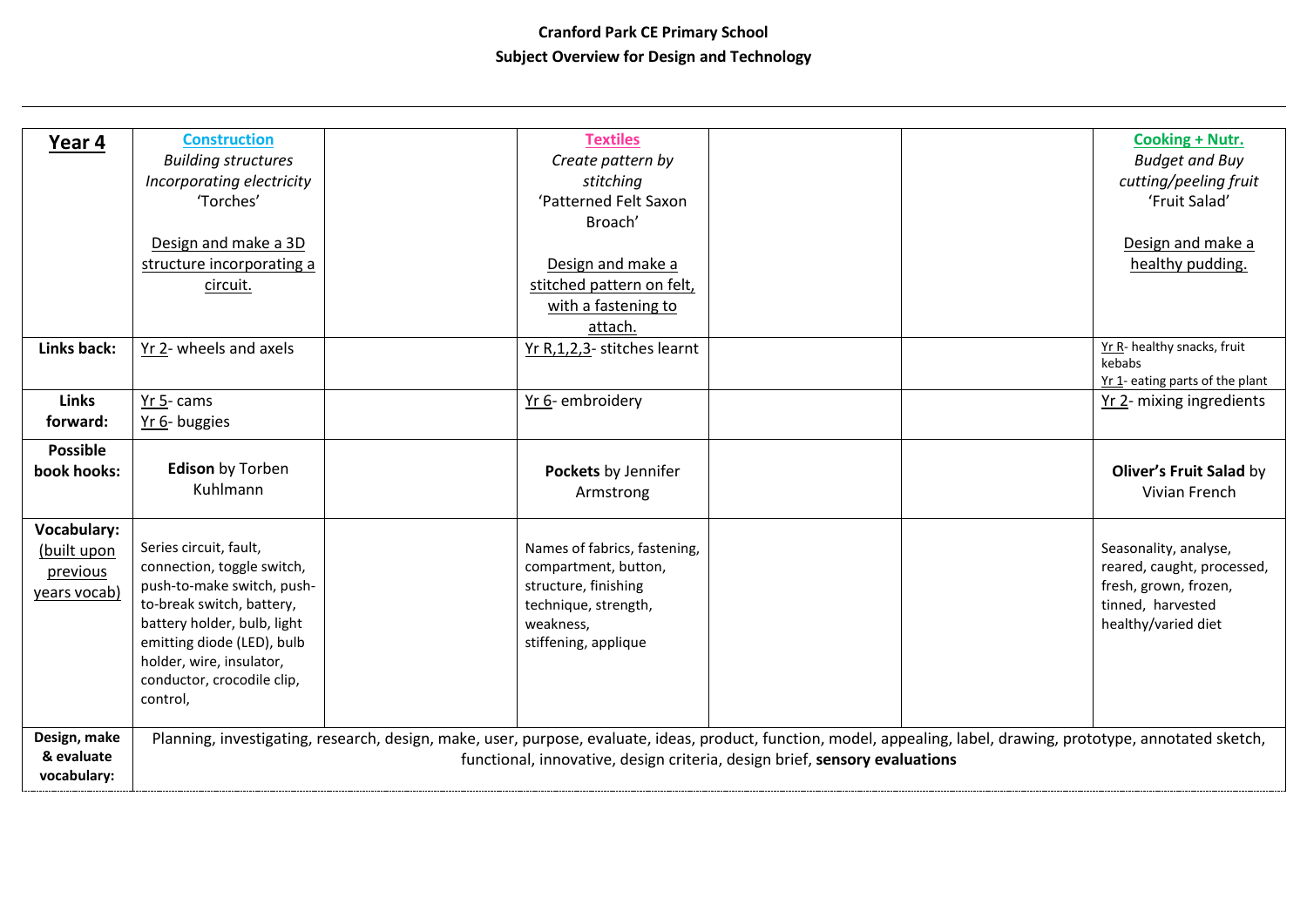| Year 5                     | <b>Construction</b>          | <b>Cooking + Nutr.</b>                                                                                                                                                                                                                                                                                                      | <b>Textiles</b>              |
|----------------------------|------------------------------|-----------------------------------------------------------------------------------------------------------------------------------------------------------------------------------------------------------------------------------------------------------------------------------------------------------------------------|------------------------------|
|                            | Cams                         | Food from another                                                                                                                                                                                                                                                                                                           | <b>Batik</b>                 |
|                            | 'Earth and Space'            | Culture                                                                                                                                                                                                                                                                                                                     | 'Cushions'                   |
|                            |                              | 'Italian Pizzeria'                                                                                                                                                                                                                                                                                                          |                              |
|                            | Design and make a            | Design, prepare and                                                                                                                                                                                                                                                                                                         | Design and make a 3D         |
|                            | moving resource using        | make a savoury dinner                                                                                                                                                                                                                                                                                                       | product, experimenting       |
|                            | cams and followers           | using a range of cooking                                                                                                                                                                                                                                                                                                    | with dye and pattern         |
|                            |                              | techniques.                                                                                                                                                                                                                                                                                                                 | creating.                    |
| Links back:                | Yr 2- wheels and axels       | Yrs 1-4- different cutting                                                                                                                                                                                                                                                                                                  | Yr R- Hessian sewing         |
|                            | Yr 4- building structures    | techniques learnt                                                                                                                                                                                                                                                                                                           | Yr 1- running stich/laced    |
|                            |                              |                                                                                                                                                                                                                                                                                                                             | Yr 2- attaching decoration   |
|                            |                              |                                                                                                                                                                                                                                                                                                                             | Yr 3- joining fabrics        |
| <b>Links</b>               | Yr 6- buggies                | Yr 6-combining                                                                                                                                                                                                                                                                                                              |                              |
| forward:                   |                              | ingredients                                                                                                                                                                                                                                                                                                                 |                              |
|                            |                              |                                                                                                                                                                                                                                                                                                                             |                              |
| <b>Possible</b>            | <b>There's No Place Like</b> | <b>Every Night is Pizza</b>                                                                                                                                                                                                                                                                                                 | <b>Sewing the Rainbow: A</b> |
| book hooks:                | Space by Tish Rabe           | Night! By Kenji Lopez-Alt                                                                                                                                                                                                                                                                                                   | <b>Story about Gilbert</b>   |
|                            | (Dr.Suess Series)            |                                                                                                                                                                                                                                                                                                                             | Baker by Gayle. E Pitman     |
| Vocabulary:                | Mechanism, lever, linkage,   | Savoury, cut and shape,                                                                                                                                                                                                                                                                                                     | Batik, wax, canting, resist, |
| (built upon                | pivot, slot, bridge, guide   | grate, culture, yeast,                                                                                                                                                                                                                                                                                                      | dye, temperature, resist,    |
| previous years             | system, input, process,      | dough, wholemeal,                                                                                                                                                                                                                                                                                                           | transfer, ink, wadding,      |
| vocab)                     | output                       | unleavened, baking soda,                                                                                                                                                                                                                                                                                                    | reinforce,                   |
|                            | linear, rotary, gear,        | spice, herbs, fat, sugar,                                                                                                                                                                                                                                                                                                   | right side, wrong side, hem, |
|                            | rotation                     | carbohydrate, protein,                                                                                                                                                                                                                                                                                                      | name of textiles &           |
|                            |                              | vitamins, gluten, dairy,                                                                                                                                                                                                                                                                                                    | fastenings used              |
|                            |                              | allergy, intolerance, fold,                                                                                                                                                                                                                                                                                                 |                              |
|                            |                              | knead, rubbing in, roll out,                                                                                                                                                                                                                                                                                                |                              |
|                            |                              | shape, sprinkle, crumble                                                                                                                                                                                                                                                                                                    |                              |
| Design, make<br>& evaluate |                              | Planning, investigating, research, design, make, user, purpose, evaluate, ideas, product, function, functionality, model, appealing, label, drawing, prototype,<br>annotated sketch, functional, innovative, design criteria, design brief, design specification, sensory evaluations, authentic, mock-up, design decisions |                              |